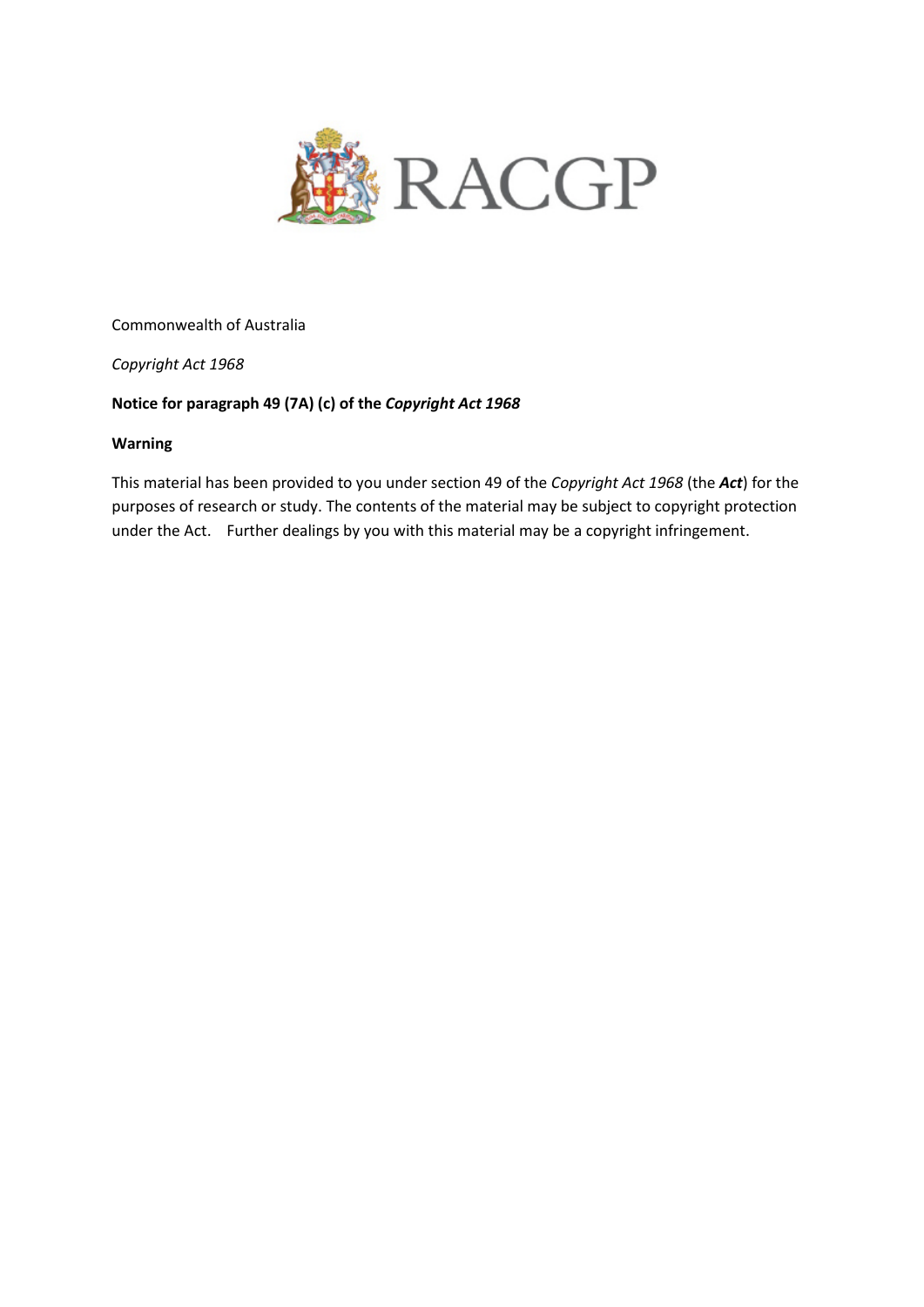# Balint groups: an Australasian perspective for psychiatrists

Australasian Psychiatry 2016, Vol 24(1) 30–33 © The Royal Australian and New Zealand College of Psychiatrists 2015 Reprints and permissions: sagepub.co.uk/journalsPermissions.nav DOI: 10.1177/1039856215615013 apy.sagepub.com

Australasian **Psychiatry**



Marion Lustig Consultant Psychiatrist, Melbourne, Caufield North, VIC, Australia The author was the founding President of the Balint Society of Australia in 2005.

#### Abstract

**Objective:** This paper aims to provide a brief overview of the history and scope of the Balint movement; to outline how Balint groups work; to describe what is entailed in leading a Balint group; and to give a brief overview of the current state of Balint work in Australia and New Zealand.

**Conclusions:** Balint groups provide a unique setting in which clinicians can learn how to deal well with challenging doctor–patient relationships and the feelings evoked in clinical practice. Balint work is relatively undeveloped in Australasia. There is scope for involvement by psychiatrists and trainees as both participants and facilitators.

Keywords: Balint groups, Balint in Australasia, psychiatry training, reflective practice, doctor–patient relationship

**A** Balint group is a small group of clinicians who meet regularly to discuss cases from their practices, with a focus on the psychological aspects of their work and particularly on the doctor patient relation meet regularly to discuss cases from their practheir work and particularly on the doctor–patient relationship. Balint work is relevant to psychiatrists because it can provide a unique learning experience both for psychiatry trainees (where it can nurture trainees' interest in people and what makes them 'tick')<sup>1</sup> as well as for practising psychiatrists, and because of psychiatrists' potential role as Balint group leaders.

This article is intended to be an introduction to Balint groups for psychiatrists and trainees who may not be familiar with them, particularly in the current Australasian context where there are very few Balint groups in either undergraduate or postgraduate training programs.

## **The history of Balint groups**

Balint groups were named after the psychoanalysts Edith and Michael Balint, who led groups of general practitioners (GPs) at London's Tavistock Clinic, starting in the 1950s. These groups explored the psychological aspects of general practice by discussing cases from their own practices. Michael Balint's book *The Doctor, the Patient and His Illness*2 describes this work and the many insights it engendered. The Balints' seminal work with GPs strongly influenced the recognition of general practice as a unique and important specialty.

The first Balint Society was formed in the UK in 1969 and the International Balint Federation in 1972.3 Balint groups have developed in many countries, including

many European countries, Israel, the USA and China. Nowadays, Balint groups are used mainly for medical students,<sup>4</sup> for medical postgraduate trainees especially in general practice and psychiatry, and for practising GPs.5 Since 2010, psychiatry training in the UK has mandated about a year's experience in weekly case-based discussion groups which are generally run as Balint groups (pers. comm. Johnston J).6 They are used in some general practice training programs in the UK5,7 and about half such programs in the USA.<sup>8</sup>

## **What happens in a Balint group?**

A group of about 6–10 clinicians meets regularly with one or two trained leaders for between 60 and 90 minutes, over an open-ended time period, sometimes extending over some years. One or two group members present cases at each meeting, and participants are also encouraged to bring follow-up reports of cases previously discussed. Participants are encouraged to present cases where they have experienced a strong reaction, and particularly where they are experiencing difficulties.

A case is presented briefly, informally, without notes, emphasising the nature of the doctor–patient interaction and including the doctor's feelings, reactions and associations, "telling the story" of themselves and the patient, and conveying the atmosphere in the consulting room –

#### **Corresponding author:**

Marion Lustig, Consultant Psychiatrist, Melbourne, 90 Eskdale Rd., Caufield North, VIC 3161, Australia. Email: marion-lustig@bigpond.com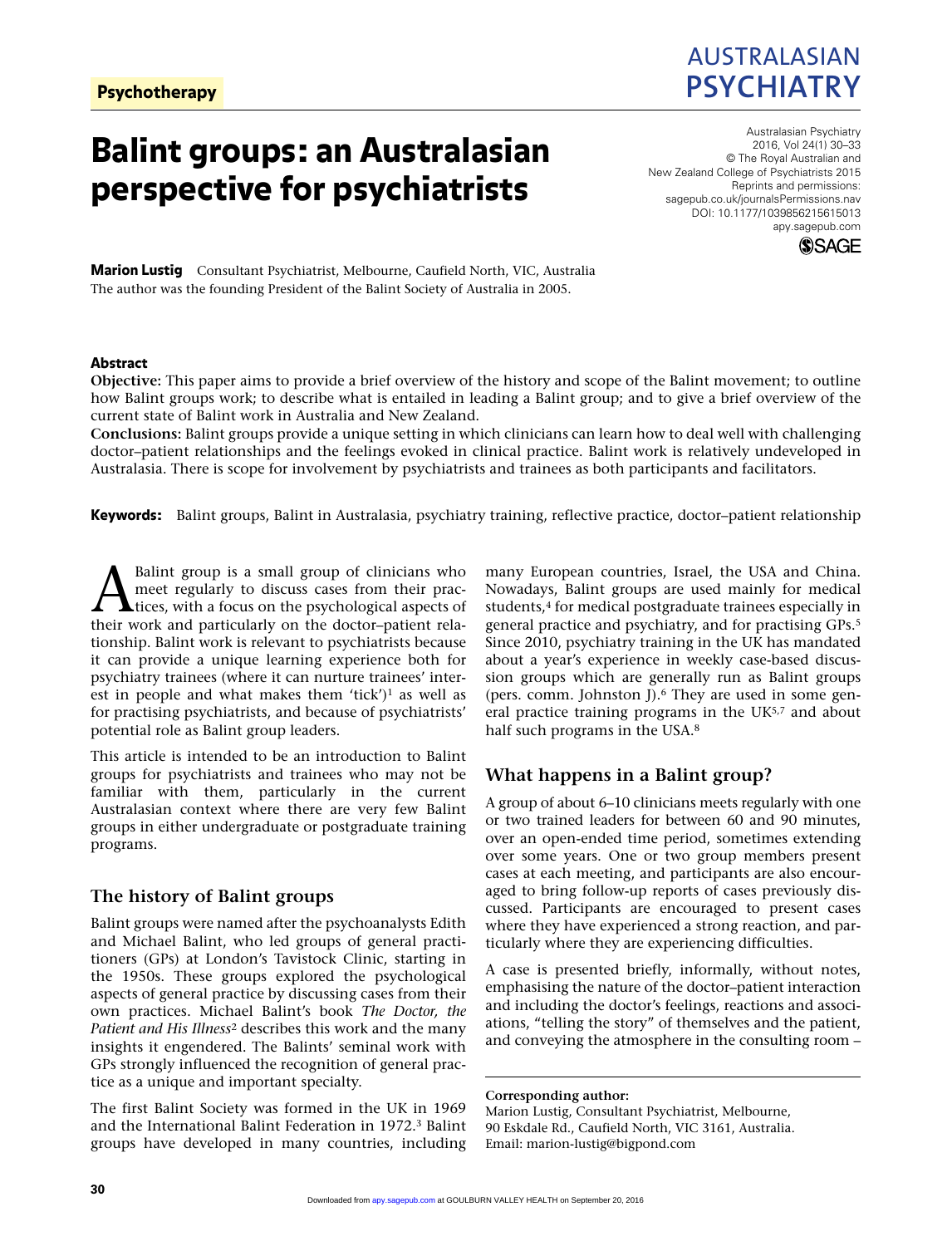what the patient is like and what it is like being with them. Group members may ask questions to clarify the presentation and then the group discusses the material presented, with particular emphasis on the doctor– patient relationship. The group members are encouraged to speculate and use their imaginations, without any pressure to be right. The aim is to understand the situation in a deeper way, not to judge, advise or offer solutions. Participants are asked to "put themselves into the shoes" of both the patient and the presenter, particularly as they encounter each other in the consulting room.

The presenter may be asked to push back their chair and remain silent after their initial presentation, and be given the option of rejoining the discussion towards the end. This gives the presenter an opportunity to listen and reflect without being under pressure and encourages a diversity of responses to the material within the group – inevitably reflecting group members' varied personalities and life experiences.

Common issues presented in Balint groups are chronic unexplained symptoms, apparently inappropriate demands, excessive dependence, non-compliance with treatment, cultural misunderstandings, involvement of third parties (such as employers, family members and insurers), bad news, death, dying, bereavement, drug seeking and suicidality. Common reactions described by doctors regarding the cases they bring include frustration, sadness, surprise, impotence, anger, dislike, confusion, uncertainty, embarrassment, resentment, hopelessness, guilt and fear.

### **The essence of Balint groups**

At the heart of Michael Balint's work with GPs is the metaphor "the drug, doctor"2 – how the "person" of the doctor influences the clinical encounter and outcome. Every doctor has their unique sensitivities and blind spots, and these influence what they notice in both themselves and their patient. Without awareness of one's own and one's patient's experience, some clinical encounters go badly and some patients cannot be treated.

For example, common responses to the so-called "heartsink" patient include switching off, getting them out of the consulting room as soon as possible, reflexively reaching for the prescription pad, and referring them for unnecessary tests or specialist visits. In such situations, Balint work can lead to deeper understanding and a more enlivened engagement. Even in situations where little active treatment can be offered, the group can help its participants recognise the value of empathically "being with" a patient, rather than enacting these various modes of rejection.

Balint groups have their roots in psychoanalysis as well as in general practice. The group process can be seen as a way of bringing to awareness aspects of transference, countertransference and the unconscious in both doctor and patient.9 The discussion might throw light on how the patient's unconscious, internal world colours their experience of the doctor (transference). It might help to clarify to what extent the doctor is bringing a personal issue to the encounter with the patient, and to what extent he or she carries a projection from the patient, experiencing something that is unconscious in the patient (countertransference).10 The work reflects the reality that doctors and patients all have their individual personalities, strengths, weaknesses and desires.

The group can become a safe, trusting environment in which participants risk revealing their uncertainties, and where feelings, which are sometimes painful, can be acknowledged, expressed, normalised and thought about. Sharing such feelings is often mutually supportive for participants, who feel relieved when they realise that their colleagues also struggle with their feelings at times and that strong reactions are part and parcel of the challenge of doing good clinical work.

Over time, participants may become better at integrating feelings, intuitions and reason.<sup>11</sup> They may develop better skills at dealing with difficult patients, learning to identify and contain the feelings that are evoked in clinical encounters, to reflect on them and to utilise them in understanding their patients and in addressing their needs,12 developing their capacity to work effectively with patients who challenge them in diverse ways. Frequently reported outcomes include increased confidence and professional self-esteem, and increased competence in encounters with patients.8 Other positive outcomes reported include:8,13 increased professional satisfaction, improved psychological medical skills, increased patient-centredness, ordering fewer tests, higher levels of patient satisfaction and reduced burnout.14

Kjeldmand et al. review some key studies which provide an interesting evidence base for Balint group outcomes and thoughtfully consider some of the significant methodological challenges of such research.13 Other useful reviews of Balint group literature are to be found in Van Roy et al.<sup>15</sup> and Mahoney et al.<sup>8</sup>

In general practice, Balint groups can help GPs understand the patient as a whole person, and become able to help a wider range of patients, including those with the many mental health issues presenting in general practice.12

A Balint group can feel intimate and emotional because the group discusses individual rather than generic cases and includes participants' personal responses to them. However, the focus is on the case being presented and on participants' functioning in a professional capacity, not on private matters.

Unlike many other educational experiences Balint work does not entail didactic teaching, imparting knowledge, or giving advice. It focuses on the person of the clinician, rather than their intellectual knowledge.

Balint groups are unique, and it is difficult to get a sense of what they are like without experiencing them. Although they can be sampled in one-off or workshop experiences, the capacities achieved by participants essentially develop gradually over time,<sup>5</sup> and this needs to be considered when evaluating outcomes after brief Balint experiences.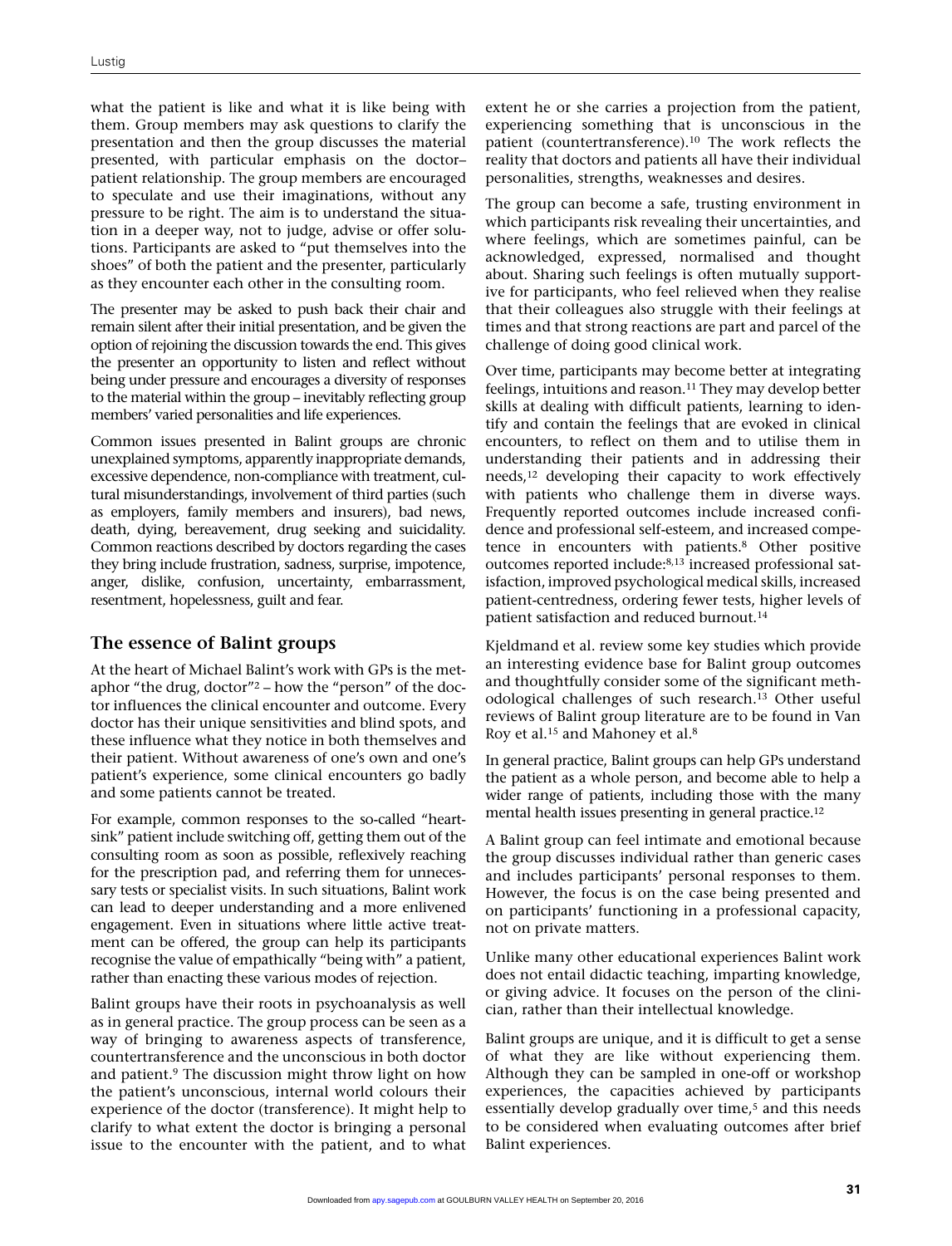Balint groups are facilitated by an individual or two coleaders. In the early days of Balint groups, leaders were exclusively psychoanalysts. Nowadays, they have a variety of professional backgrounds, commonly general practice, psychiatry, psychotherapy or psychoanalysis.

Skills needed by Balint group leaders<sup>5,16,17</sup> include:

- 1. Understanding the task of the group and facilitating it within clear boundaries. The task is to reflect on the presented case, with particular attention to its emotional aspects and to the doctor–patient relationship and to the experiences of both the presenter and the patient.
- 2. Fostering an atmosphere which encourages speculation, creativity and lateral thinking.
- 3. Attending to boundaries common to other kinds of clinical discussion groups (such as time-keeping, protecting both participants' and patients' confidentiality, and protecting participants from intrusiveness, criticism or undue dominance by any group member).
- 4. Attending to boundaries specific to Balint work. Advice-giving should be discouraged: the leader should help the group remain focused on deeper understanding rather than solutions.9,18,19 The leader should also discourage discussion of psychiatric diagnosis and treatment and ensure that the group does not focus on participants' personal problems and become more like group psychotherapy.
- 5. Refraining from the temptation to share their own perspective of a case with the group. Although a skilled leader can play a role in guiding the group towards deeper understanding, the emphasis should be on facilitating the work of the group and not privileging their own perspective on the case.
- 6. Being sensitive to the varying needs of their particular group, so as to contain participants' anxiety (which can be considerable, especially at the beginning and in a mandatory group) and to facilitate a welcoming and helpful experience.

Leadership training generally involves some or all of: experience as a Balint group participant, co-leading with an experienced leader, supervision, leadership workshops and reading. Previous training in psychoanalysis, psychodynamic psychotherapy and group psychotherapy is also helpful.16

## **Balint groups in Australia and New Zealand**

Balint group participants in Australia and New Zealand are generally either GPs or multidisciplinary (such as GPs, medical specialists, psychologists, psychotherapists and psychiatrists) and are led by practitioners from a

variety of disciplines, mainly general practice, psychiatry and psychotherapy. There has been some trialling and use of Balint groups in psychiatry training (e.g. Adelaide, Wellington, Sydney,<sup>19</sup> Dunedin) and general practice training (e.g. Western Australia) and with medical students, but most groups have run privately, sometimes affiliated with the Mental Health Practitioners Network in Australia. But their use is not widespread and they have not been mandated in any national training programs (pers. comms. Betts W, Cammell D, Castle D, Davis M, Meumann F,Minett K, Minson F, Nash D, Smith V, Sullivan L, 2014). There has been some experience with Balint groups via teleconference (pers. comms. Sullivan L, Love P, 2015). The Balint Society of Australia and New Zealand, established in 2005 as the Balint Society of Australia, has a Balint leadership training pathway, is affiliated with the International Balint Federation and currently has 20 accredited leaders.20 There have been some Australasian contributions to the literature.11,14,17,18,19,21-27

## **Discussion**

Balint groups are one of a number of educational approaches to clinical work which have in common small groups of peers and extended case-based discussion. It is beyond the scope of this article to review the pros and cons of these various approaches. I have highlighted what is distinctive about Balint groups: their focus on the patient–practitioner relationship, on the emotions elicited in both doctor and patient in clinical encounters, and the avoidance of seeking "solutions". Clear boundaries and skilled facilitation can generate an enjoyable and helpful experience, a particular depth of understanding, and a safe and supportive place in which practising psychiatrists can be supported, become less defensive against the sometimes difficult feelings evoked in everyday practice, and become more skilled in recognising their feelings as providing potentially important and relevant information about their patients.

I have included a fairly detailed description of the skills required by Balint group leaders, as some psychiatrists may have an interest in Balint group leadership, both for psychiatrists and trainees, and for other practitioners. They may indeed be invited to lead Balint groups for other doctors because of their perceived expertise in psychological matters.

In Australasia Balint work mostly involves a small minority of self-selected practitioners in the private sphere. But in some other countries Balint work is offered and is often mandatory in training programs, especially in general practice, psychiatry and with medical students. Several American Balint group leaders have commented that graduates of those American family medicine residences which include compulsory Balint work often report they have appreciated their value only retrospectively.

There are many reasons why Balint work has not been widespread in Australasia. I would speculate that these include: the (incorrect) perception that it has no evidence